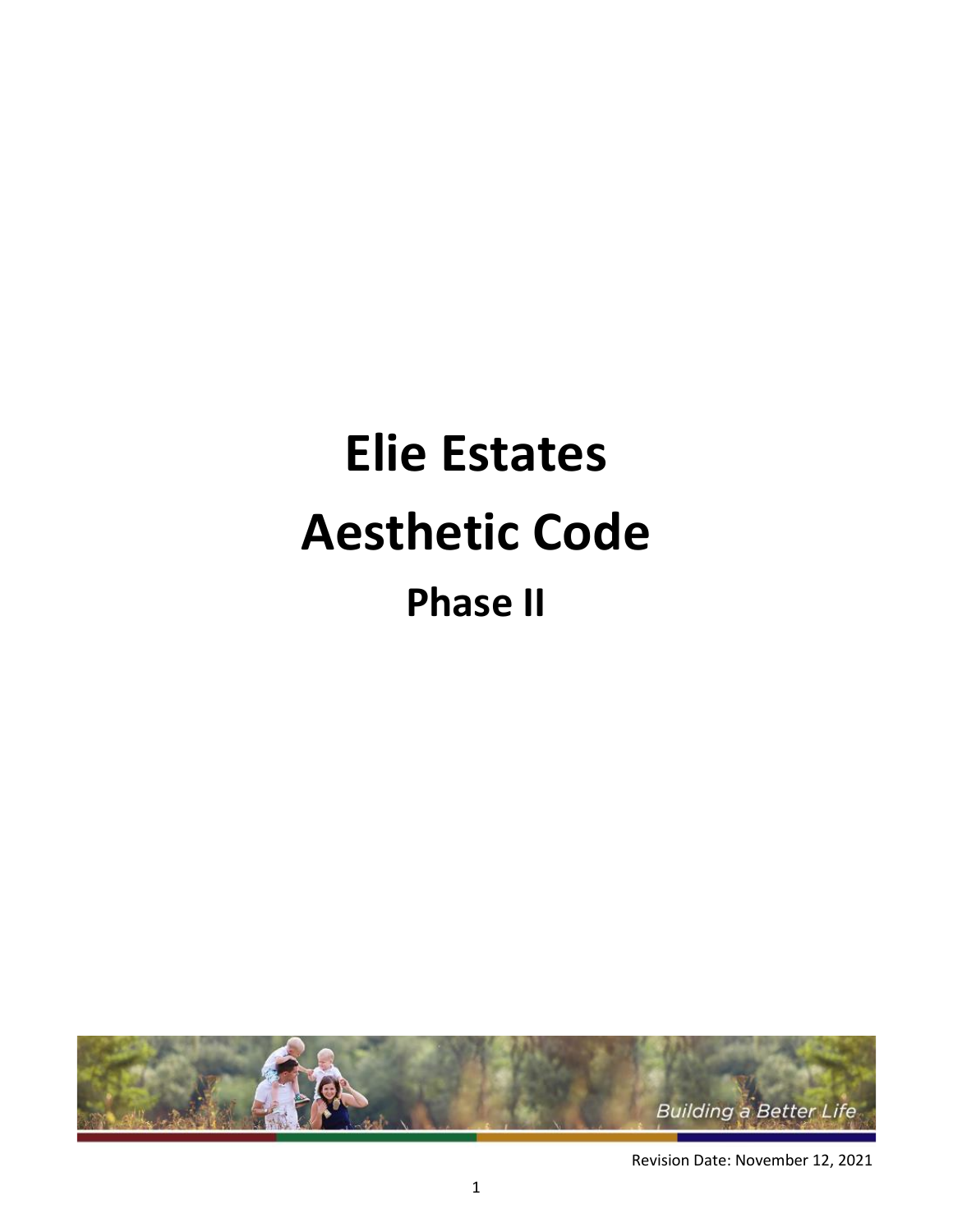## **Intent**

The intent of this code is to ensure that all residents of Elie Estates can benefit from the enjoyment and pride of ownership that are part of life in an attractive, well-planned community. This goal is accomplished by providing a consistent architectural standard and establishing reasonable time-frames for construction and landscape activities.

This document is subject to change and may be modified at the discretion of Newton Enterprises in order to conform to the intent of the code as the project develops.

# **Contact Information**

Newton Enterprises is the owner of the Development. Any questions regarding Elie Estates and the Aesthetic Code are welcome! Newton Enterprises will endeavor to address requests within 7 business days. All inquiries may be forwarded to the attention of Wayne Klippenstein at:

#### **Newton Enterprises**

2450 Saskatchewan Ave, Portage la Prairie, MB R1N 1B2 Email: [Wayne@ne1983.ca](mailto:Wayne@ne1983.ca)

#### **Construction Standards**

All building sites must be kept safe and well-organized during construction. Lots are to be kept clear of debris and waste materials are to be stored in a dumpster that is regularly emptied to avoid overflow. Building materials on site are to kept organized and consolidated in one area of the property where possible.

Contractors to the site will ensure that construction vehicles and equipment on the building site do not interfere with access to neighboring properties.

# **Architectural Standards**

The following minimum standards are established to maintain a similarity in building footprint and quality of finish while allowing for the incorporation of a range of building styles and finishes.